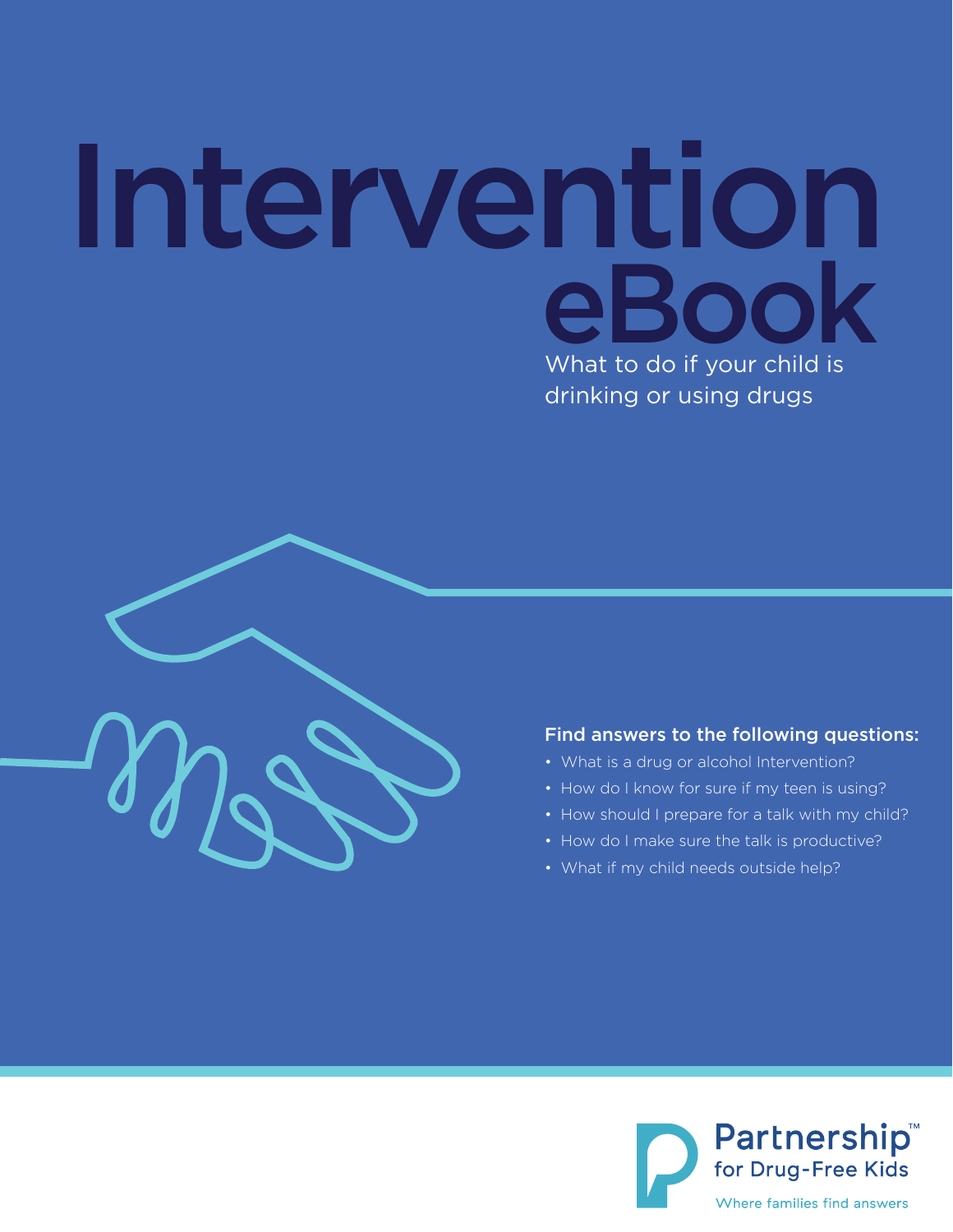If you're concerned about your teen's drug or alcohol use, the it is time to take action. **You can never be too safe or intervene** too early - even if you believe your teen is just "experimenting." f you're concerned about your teen's drug or alcohol use, then it is time to take action. **You can never be too safe or intervene**  Read on to find answers to parents' most pressing questions about interventions.

### What exactly is an intervention, and why should I have one with my child?

You don't need to be scared off by the word "intervention." **An intervention can be as simple as a conversation in which you express your concern to someone about his or her drug use – it is not an attack on that person, and it doesn't always need to be followed by rehab.** The point of having an intervention with your teen is to address his drug or alcohol problem and lead him to help if he needs it. A simple intervention can take place between you and your child in your own home – and it can be very successful, even if it only tackles small goals at first. Just making it clear to your teen that you don't want him drinking or using drugs is an accomplishment.

Confronting your child about his drug use will probably be uncomfortable for both of you, and you may even think it's unnecessary. **But you can never be too safe or intervene too early.** Casual or experimental drug use can quickly turn into drug abuse, dependence or addiction and can lead to accidents, legal trouble, and serious health issues. **That's why it's imperative that you have an intervention as soon as your instinct tells you that something is wrong.** If you are at all concerned about your child's drug or alcohol use – or even just have a bad feeling – you can and should start the conversation.

What kind of intervention should you have? There are two types: **formal** and **informal**.

A **formal intervention** is a planned and structured conversation with the drug abuser. This may be the best option for you if you believe your teen is suffering from dependence or addiction, or has refused help or treatment on previous occasions. A formal intervention will involve you and your child's other loved ones explaining to your teen how her drug habits and resulting behaviors are affecting their lives. You may want to hire a trained professional such as an interventionist or qualified counselor, to conduct and mediate this type of intervention.

### What I would tell a parent who suspects or has discovered that their child is using is to accept it. The worst thing that you can do is to go into this place of denial and start saying, 'Oh, well, a

friend left it here. Oh, well, that must have been there. Oh, well, that's not my child's.' That is the worst thing you can possibly do. Accept it. Confront your child. Have a discussion. **J** J

*—Lorraine McNeill-Popper, adoptive mother of 1, stepmother of 2*

**CET**he first time I found out my son was using drugs, I was shocked because he and I were really close. I was worried and looked at it as a chance to start a conversation. Or maybe to keep going with the conversation 'cause we had talked about it before **J** 

*—David Sheff, author, father of 3*

'artnership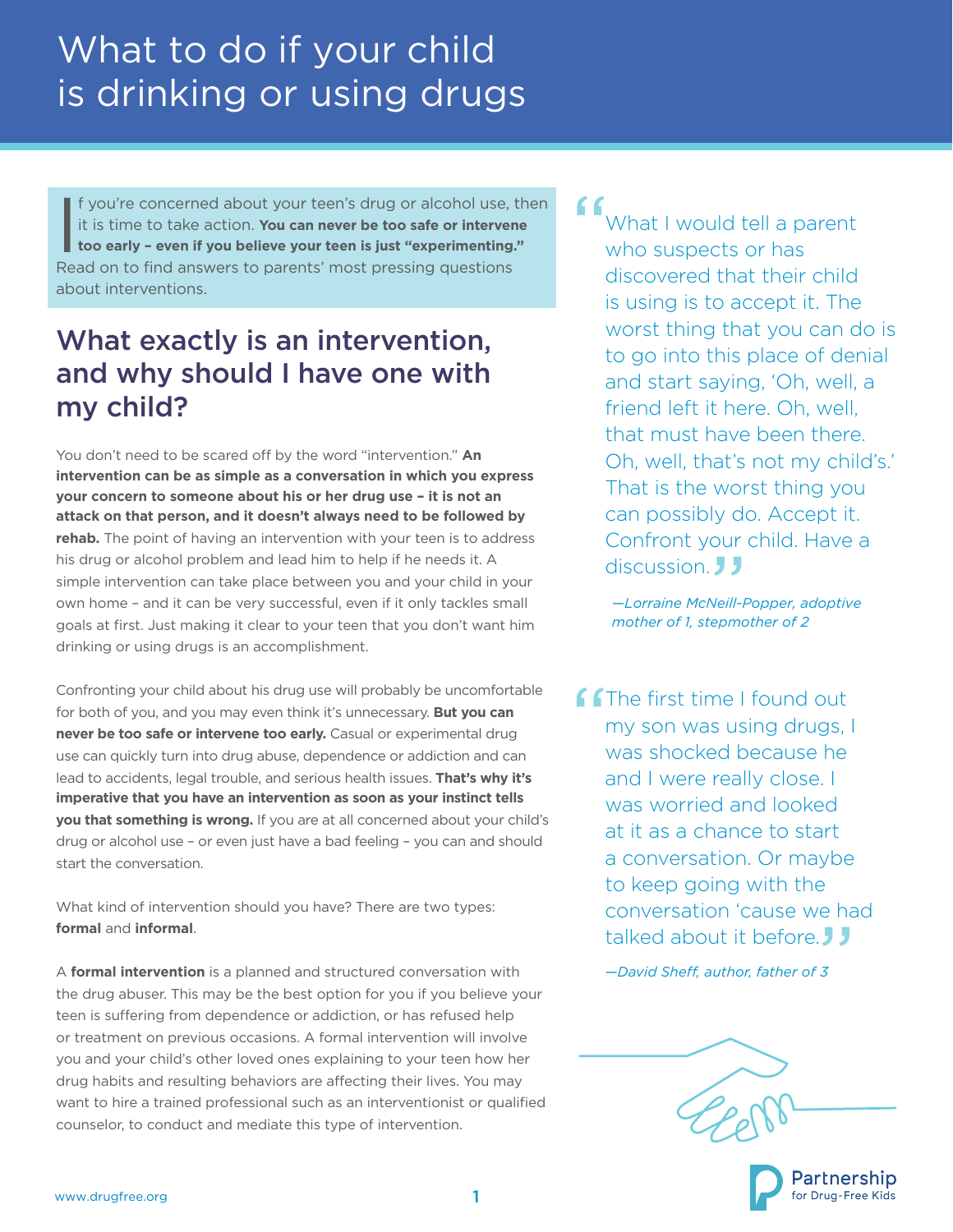An **informal intervention** is a personal discussion with the drug or alcohol user. This is probably your best option if you've never discussed your child's use with her before. In an informal intervention, you will make some observations, ask your teen some questions – and listen to her answers. Your informal intervention will hopefully lead you and your teen to figure out the next steps toward a healthier lifestyle you both agree upon.

While you should talk to your teen as early as possible, there are some times when you *shouldn't* attempt the conversation. Reconsider if:

- **• Your child is drunk or high.** Your intervention won't be productive or remembered if your child is under the influence. Wait until he or she is sober, then talk.
- **• You're angry.** Yelling isn't going to get you anywhere. Have the conversation when you're feeling calm and level-headed.
- **• You aren't prepared.** This tough conversation will be even harder if you can't answer your teen's questions or back up your claims. Before you initiate the intervention, read the rest of this guide, talk with someone you trust, and breathe.

**Bottom line:** An intervention is simply a conversation, but it's an important conversation that you can never have too early. The sooner you intervene, the more pain and danger you will save your child, yourself, and your family in the future. But remember, the time has to be right. The conversation will be much more productive if both you and your teen are calm and sober.

### My gut tells me that my child is using drugs, but I don't want to have an intervention without concrete evidence. What should I do?

Remember, your intuition is your best parenting tool. You know your child better than anyone else in the world, so if you think she's changed in some way, she probably has. And it never hurts to just come out and ask your child about her experience with or opinion about drugs or alcohol. You can begin the conversation with a line like, "I've noticed that since you've started high school, you've been going to many more parties. Is there a lot of drinking going on?"

If you're almost positive that your teen is drinking or using drugs, looking for signs and symptoms of use before the intervention will make the conversation much easier for you – and much harder for your child to talk her way out of. You don't need hard evidence (like a joint or empty beer bottles), but specific observations and details ("Last Friday night, you smelled like smoke and your eyes were red") will be hard for your teen to refute.



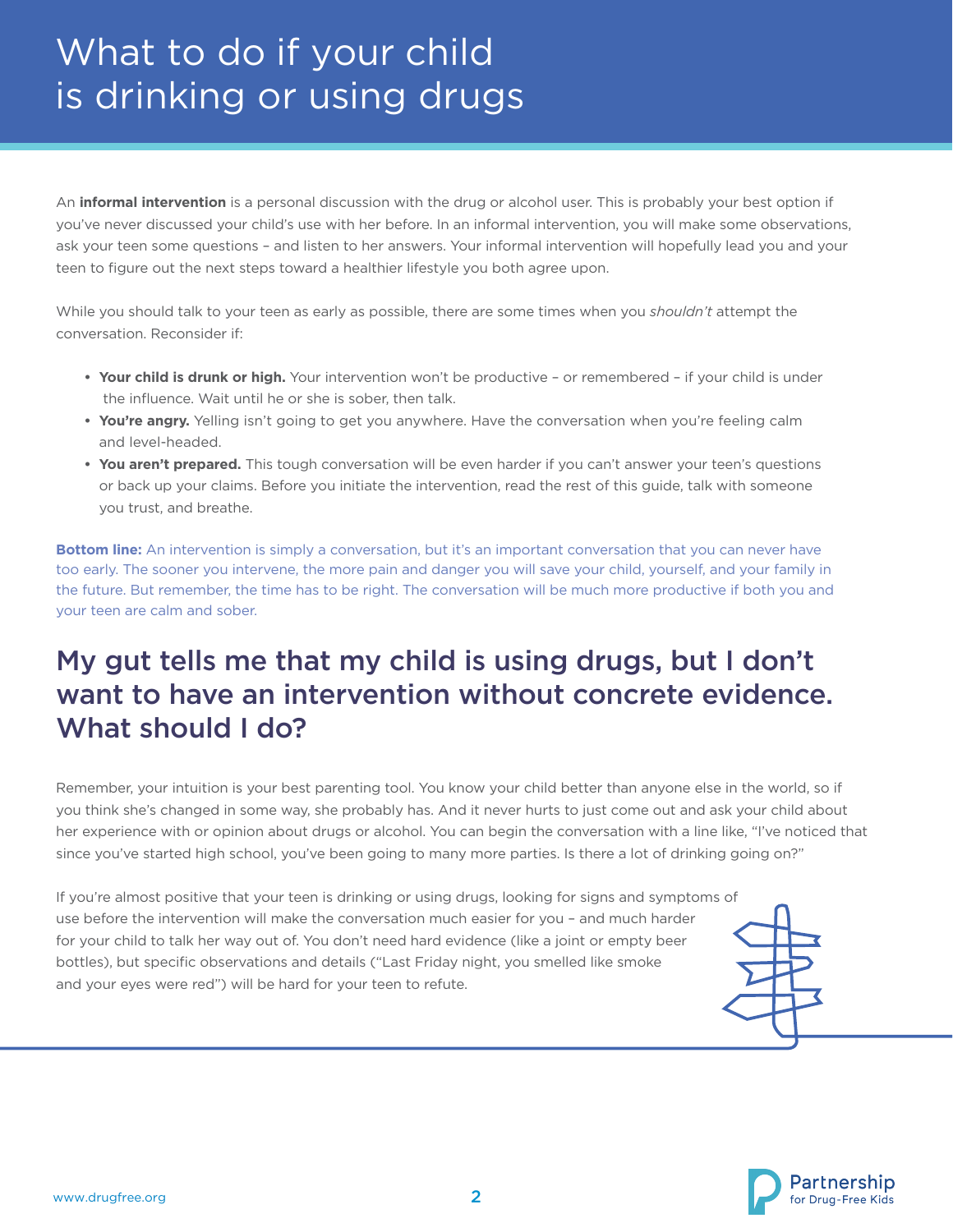To prepare for your intervention, try the following in the days or weeks leading up to your conversation:

- **• Make observations.** Note changes in your teen's usual behavior, appearance, personal habits, health, and school work. The teenage years are a physical and emotional roller coaster, so no one change is a definite indication of drug or alcohol use. But if your child has ditched her friends for a new crowd, let her good grades slip, or stopped caring about her looks, there may be cause for concern. For a full list of warning signs, visit www.drugfree.org/think-child-using/look-for-signs-andsymptoms.
- **• Keep track.** Note (in your head or in a journal) when and how often your teen breaks the rules or does something suspicious. For example, if your teen comes home way past curfew, jot down the date so you can reference it later. You may also want to keep track of the alcohol and legal drugs in your home. If you know you have exactly 20 prescription pills in your medicine cabinet, it will be easy to tell if some have gone missing. If you suspect your child is taking Rx drugs from your home, lock your medicine cabinet, dispose of pills you are no longer taking and visit *www.medicineabuseproject.org* to learn more about Rx abuse.
- **• Search for drugs and drug paraphernalia.** Some parents are against "snooping," while others believe they have the right to look through their children's things. There is no correct answer, but if you want to collect concrete evidence of your child's drug use before your intervention, here are some good places to look: dresser drawers, desk drawers, backpacks, the glove compartment of the car, the back of closets, corners of bed sheets, under the mattress or bed, small boxes, books/bookcases, makeup cases, over-the-counter medicine bottles, and empty candy wrappers.

**Remember:** *If you do find drugs in your child's room or car, you will be accused of invading your teen's privacy. Be prepared to defend your actions (see page 5).*

**Bottom line:** You don't need hard evidence to begin the conversation your intuition telling you something is wrong is enough. But having past incidents or observations to reference in your conversation will help you encourage your teen to tell the truth about her drug or alcohol use.

Parents should absolutely snoop on their kids. There is absolutely no reason not to. Do not lie about it! Let your kids know you're doing it. Hey, if they have nothing to hide, what's the big deal? Why are they even concerned about it? If they've got something to hide, you need to know about it. You're talking about their health and well-being here. You are responsible for that. You need to go to any lengths for it.

> *—Dr. Drew Pinksy, addiction medicine specialist and father of 3*

f For my family, the signs were vividly present yet camouflaged with aspects of what appeared to be just teenage behaviors. Looking back I realized, with great anguish, how my stepdaughter's disease of addiction manifested right before our very eyes as early as high school. **J** 

*—Linda Quirk, mother of 2, stepmother of 1*

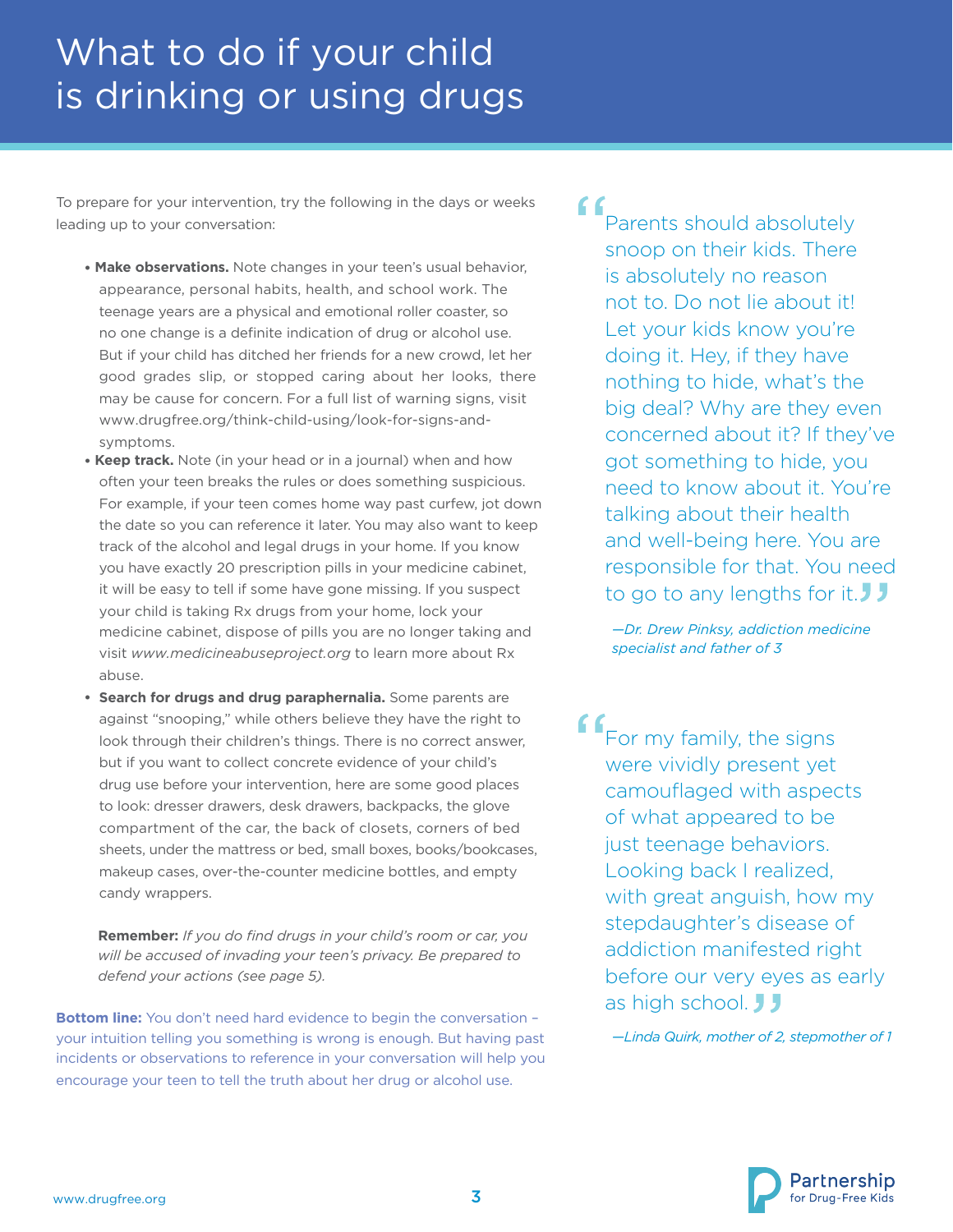### Is there anything I should do to prepare for the conversation?

Yes! In order to have a successful intervention, you will need to prepare beforehand. Hold off on beginning the conversation until you:

**• Talk with your spouse/partner.** If your teen's other parent or caregiver does not share the same beliefs and values that you do when it comes to drugs, you will certainly hear about it from your kid. So get on the same page as your spouse or partner *before* you intervene with your child. "Getting on the same page" doesn't necessarily mean agreeing – it means committing to present a united front, even if the two of you disagree on the issue. "As it hard as it may be to go along with something your husband or wife is saying, especially if you totally think they don't know what they're talking about, you really want to give your child the message that there's teamwork," advises family therapist Dr. Jane Greer.

**Remember:** *This is a stressful situation for both you and your spouse, and you will need one another's support. Do not blame your partner for your teen's drug or alcohol use, or allow him/her to blame you. Your teen's problem is no one's fault, but you and partner do need to work together to deal with it.*

**• Recognize the significance of addiction in your family.** For some, trying drugs or alcohol once or twice is just part of the teen experience. But if there is a history of addiction in your family, your child is much more likely than other kids to become addicted. Understand this serious risk and think about how you are going to explain this to your child in a way that will make him listen.

**Remember:** *Don't deny addiction in your family. There's no reason to be embarrassed, and you can actually use your family's history of addiction as a tool to keep your own child away from drugs. You can say, "As you know, Aunt Sue is an alcoholic. You've seen how much she hurts herself and the people around her when she drinks. Since alcoholism runs in the family, you need to be especially careful to avoid drinking so that you don't develop the same problems."*

#### **Separated, Divorced and Single Parents**

If you and your teen's other parent aren't together, it can be especially hard for you to get clear messages about drugs across to your teen. Family therapist Dr. Jane Greer weighs in on what you can do if you're:

**Separated or divorced:** When you are divorced, you and your ex may no longer be attempting to work with cooperative spirit. Your ex-husband or wife may not enforce the rules you've set, so the best thing you can do is teach your child to see the importance of your rules, even when he's with his other parent.

You can say, "*I know your dad lets you drink when you're with him, but you also know that I'm really not okay with that. The teenage brain isn't equipped to handle alcohol, which is why I don't let you drink when you're at my house. I can't control what happens at your dad's, but I hope that you will value your health and safety enough not to drink when you're there."* 

**A single parent:** If you're a single parent, the most important thing that you must do is build a support network and have your team of helpers who are there for you. If your child has a drug problem, it will be very hard for you to handle on your own – so enlist the help of others. Even if you want to be the only adult involved in the actual conversation, you can get support from friends and family before and after. Remember, you're still a good parent even if you can't do everything on your own!

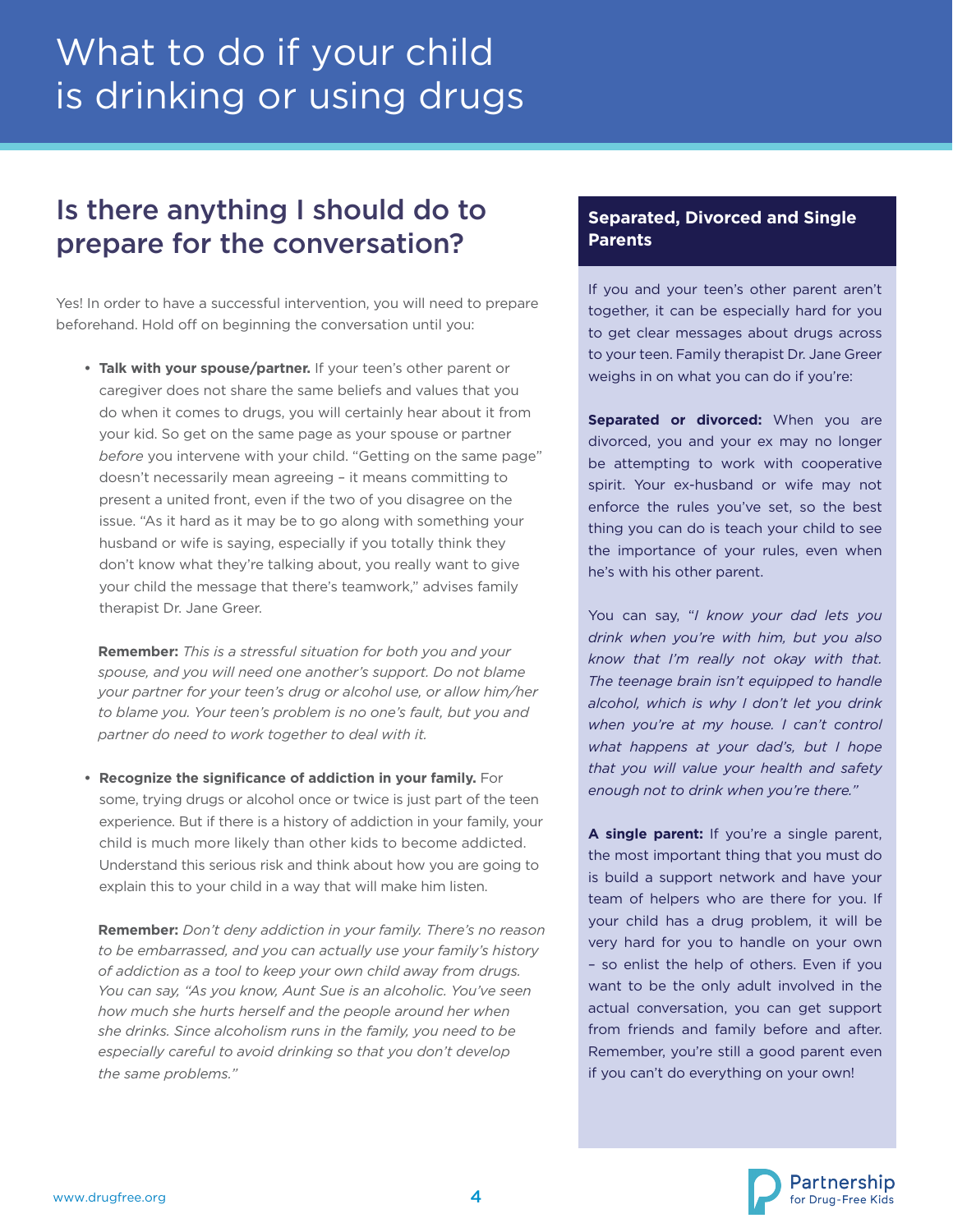**• Set a desired outcome for your intervention.** The "drug talk" is actually not one talk – it's a series of conversations. Chances are, your first intervention will not resolve all problems – and that's okay. But if you set a goal (even a small one) before you start talking, you will know where you want your conversation to ultimately lead. Would you like your teen to see a therapist? Stop binge drinking at parties? Obey curfew? Come up with a specific purpose for your intervention, and then work toward achieving it.

**Remember:** *Don't set your expectations too high. Your teen may not even admit to drug use the first time you intervene, let alone pledge to stop using or get help. Set reasonable goals, and realize that just expressing to your teen that you don't want him using drugs or drinking is a small triumph.* 

**• Prepare yourself for your teen's reaction.** Your teen will not be happy that you're approaching him about his drug or alcohol use. That's to be expected. What you might *not* expect is to be called a liar, hypocrite or snoop. Think about how you will handle these accusations if they come up. This chart may help.



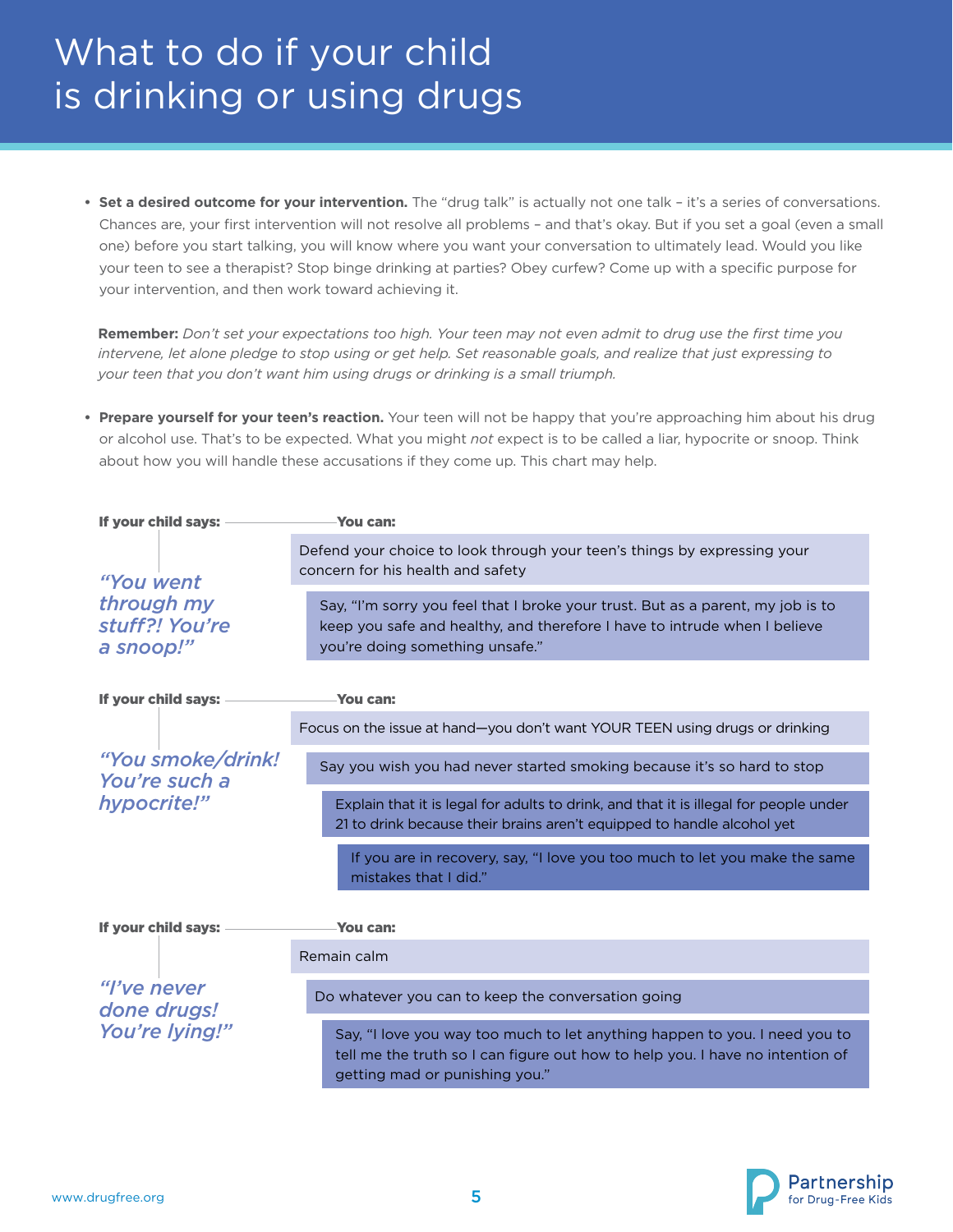**Bottom line:** Your intervention will go much more smoothly if you (and your spouse/partner) go into it with a plan. As with most other things, you should hope for the best, but expect the worst – that way, you'll be ready for any curveballs your teen throws your way.

### What are some ways to ensure that our conversation is productive? And what happens if it turns into plain yelling or crying?

The best way to ensure that your conversation gets you to your desired outcome (see page 4) is to make sure that you actually have **a conversation, not a confrontation**. In a conversation, two people have a dialogue, and each side listens to the other. Remember, your intervention should not be an attack on your child (nor should it be an opportunity for your child to attack you). Furthermore, intervening is not about catching your teen in a lie or getting her to admit something she doesn't want to. It's about keeping your child safe.

Here are some tips for talking and listening to your teen:

#### DO:

- **• Remember that this is about your child's heath and well being** — it's not about bad behavior and punishments.
- **Come from a place of love and concern,** not anger.
- **Keep a cool head** and speak calmly instead of yelling.
- **• Be direct,** because teens have a hard time grasping the abstract. Saying, "You smelled like alcohol when you came back from Ashley's party" is better than saying, "I know something fishy went on at Ashley's party."
- **• Withhold judgment** so that your teen feels she can tell you the truth.
- **• Talk about your own memories and mistakes** so that you and your teen can relate to each other better. DON'T:
- **• Get defensive** when your teen makes a remark that feels like a personal attack — use it as a discussion point instead.
- **• Just take what your child says at face value**  listen to your child's tone of voice, and pay attention to her facial expressions, body language and difficulty finding the right words.
- **Answer the phone or door** give your teen your undivided attention.

#### $66$ I think it's important that we remember our job as parents is to share our wisdom – not necessarily all of our experiences. I learned that some of the things that I did growing up are not healthy for my kids. And I wouldn't want them to repeat my mistakes. So in part I share

my wisdom about what I know is healthy and safe for them. How I know that is not necessarily theirs to find out.

*—Marybeth Hicks, mother of 4*

 $66$ When I knew I had to confront my child about his drug use, the first thing I did was, I role played in my mind. I went through the exercise and I prepared myself for several answers. The one answer I prepared myself for was for the answer I did not want to hear, which was 'Yes.' When I heard 'Yes,' after going through that exercise, I was able to handle it. I was able to be cool, I was able to be calm<sup>1</sup>

*—Lorraine McNeill-Popper, adoptive mother of 1, stepmother of 2*

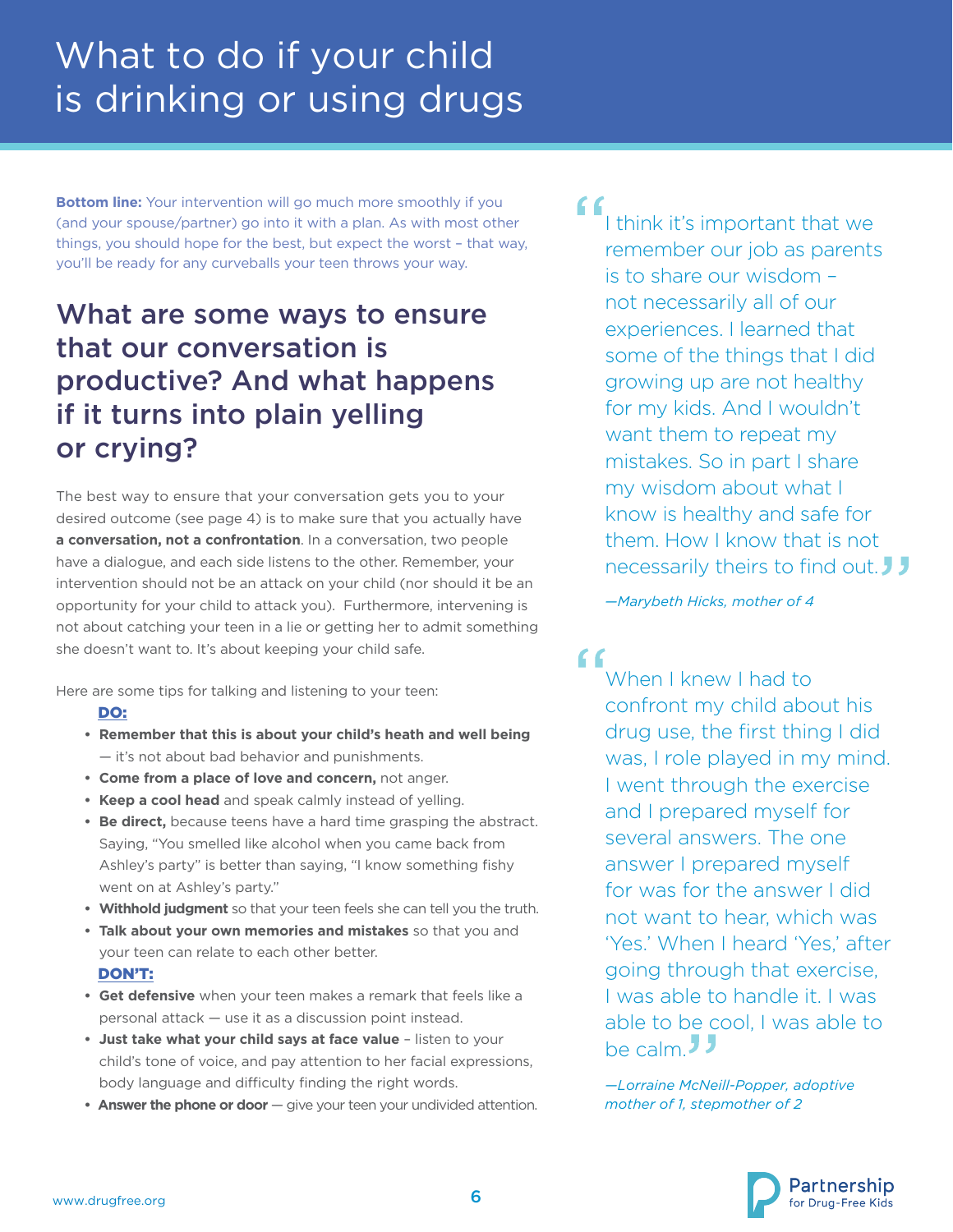Unfortunately, even if you're more than willing to listen, it doesn't mean that your child will be willing to talk – or tell the truth. If you're having trouble getting your teen to open up, try to:

- **• Remain calm.** If you start yelling, you'll give your child a reason to storm out of the room, cutting the conversation short.
- **• Emphasize the importance of honesty.** Explain to your child that it takes much more courage to tell the truth than to lie. Also remind her that liars usually get caught.
- **• Grant your child "immunity."** Promise your child that if she tells you the truth, there will be no immediate consequences, such as grounding.
- **• Verify her claims.** If your teen is sticking to her story, say, "That's fine, but I'm going to call [insert appropriate name] just to make sure that's what really happened." Remember, you're not trying to catch your teen in a lie, but you do need to know the whole picture of your teen's world so that you can keep her healthy and safe. Contacting your child's friends or their parents to ask about your own kid's behavior isn't overstepping your boundaries – it's responsible parenting.
- **• Not let your teen stump you with her remarks or questions.** Don't end the conversation because you don't have a "comeback" for something your child has just said or asked. Try responding with, "Good question – I will think about it and get back to you. But let's keep talking about the situation at hand right now."
- **•** Focus on the behavior, not the person. Your child may honestly fear disappointing you or looking imperfect in your eyes. Emphasize again and again that drug use is dangerous, but that your teen is not a bad *person* if she's using drugs.

Following these tips should guide you and your teenager through a very productive discussion, but there's no guarantee that yelling or crying won't occur. If things get too heated or emotional, there is nothing wrong with stopping the conversation. If you think both parties just need to regroup, you can say, "We're not going to get anywhere if we both keep yelling. Let's take a five-minute break and then try again."

If you and your teen are so emotional that you just want to call it quits for the day, that's okay, too. End the discussion, reschedule for the next day or week, and then try a different approach the next time.

**Bottom line:** Your intervention will be best if you don't view it as a confrontation or contest. You want to make sure your child

#### **Children with Behavioral Disorders**

Your conversation probably won't go as planned if your teen exhibits behavioral problems. Of course, all teens can be volatile, but if your child lashes out constantly, has a very short temper and is frequently hostile or threatening toward authority figures, she may have a behavioral disorder such as oppositional defiant disorder (ODD) which will make it that much harder to talk to her about her drug use.

If you know or think your child has a behavioral disorder, you are encouraged to get a counselor involved in your intervention. A trained professional will most likely be able to get through to your teen in a way that you cannot. If you need more help, look up parent support groups in your area. You may even be able to find some classes that teach new ways to parent teens with behavioral problems.



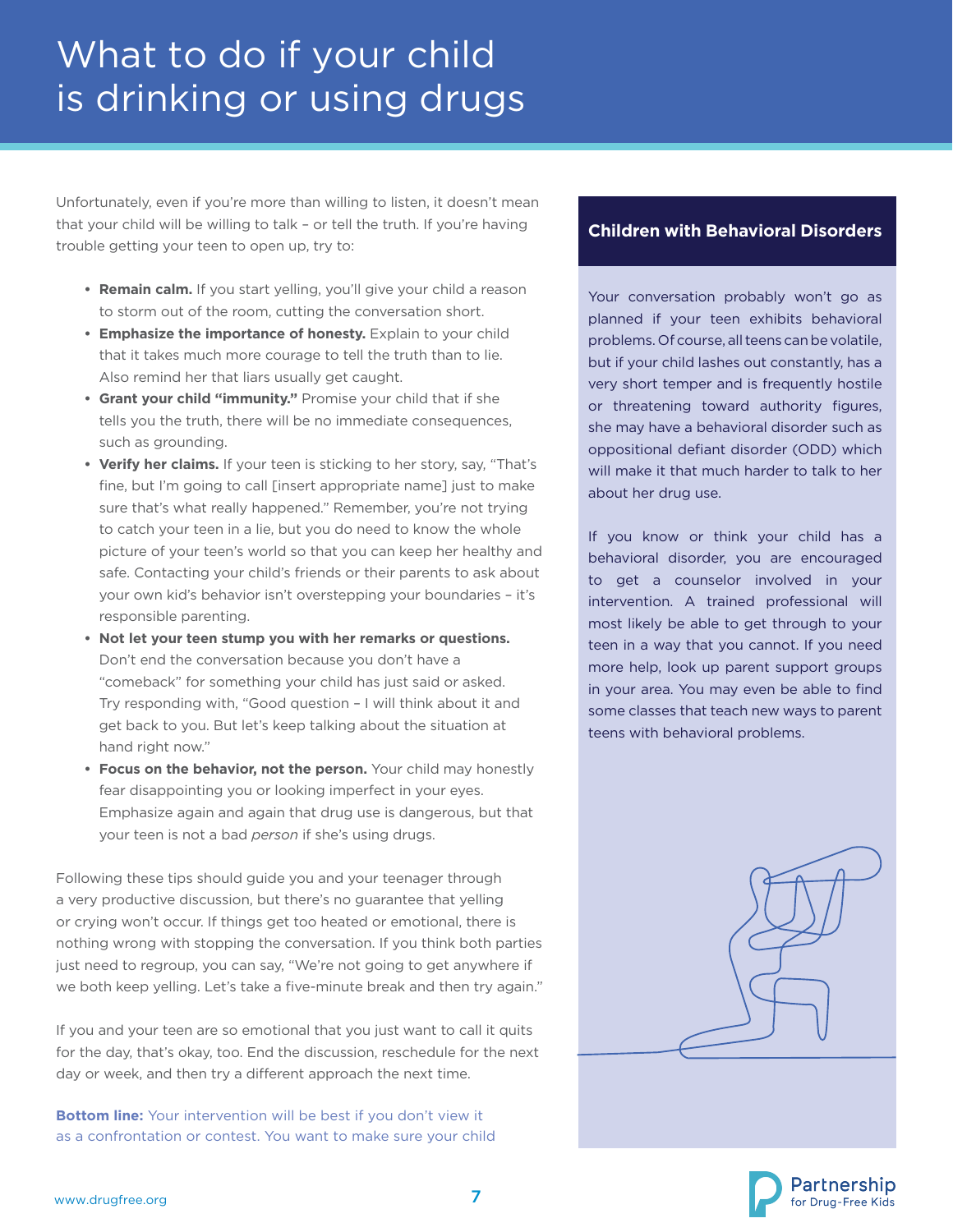listens to what you have to say, but you also need to listen to what your teen says – and doesn't say. Make sure that you create a safe environment for your child to express herself truthfully in, and if that environment becomes hostile, don't be afraid to take a break or end the conversation entirely.

### How do I make sure that after the intervention, my child actually changes his behavior?

Teenagers don't do well with gray areas, so if you say something during the intervention but don't follow up on it afterward, your teen won't know what you really mean. That's why you need to lay down rules in your intervention, and also set firm consequences so your child knows you're serious about him *not* using drugs or drinking.

If you're a parent who feels bad about setting limits, remember that deep down, teens actually *want* them. Rules mean that you care about your child and his safety. And consequences actually help your child – not hurt him. A firm consequence, such as getting grounded or having to give up a fun privilege, will remind him what not to do in the future.

When you lay out rules and consequences, make sure you are clear and that your child understands the limits you've set before he does something wrong. One good way to do this is to create a contract with your teen. You and your teen each write down the things you expect from the other (being home before curfew, getting a ride home from a party if things get out of hand), and then you both sign the document. To create a contract visit www.drugfree.org/ resources.

How will you know that your teen is following your new rules? By monitoring – keeping a close eye on your teen and communicating with him regularly about his whereabouts, friends, activities, and more. Monitoring is a lot of work, but it pays big rewards. Here are some ways to stay connected with your teen:

- **• Be around him.** Spend time with your child and find subtle ways to "drop in" when his friends are at your house.
- **• Ask questions before he leaves.** Be sure to find out where he's going, who will be there and what he'll be doing.

" Don't preach, don't be accusatory, don't get angry. You really want to find the facts. J.J.

> *—Lorraine McNeill-Popper, adoptive mother of 1, stepmother of 2*



I think the most important thing is not to focus on the emotion as much as the behavior. So in the case of someone who's using, you know, they'll say, 'I'm not using' – or, even if they say they are using, but it's not affecting their life – you need to point out, well, look, your grades are slipping. Or you're not following through with the rules of the house, or you've been in trouble with the police, or whatever it is. So it's more a situation of pointing out the behavior, as opposed to indulging in the denial or the anger.

*—Pat Aussem, mother of 2*

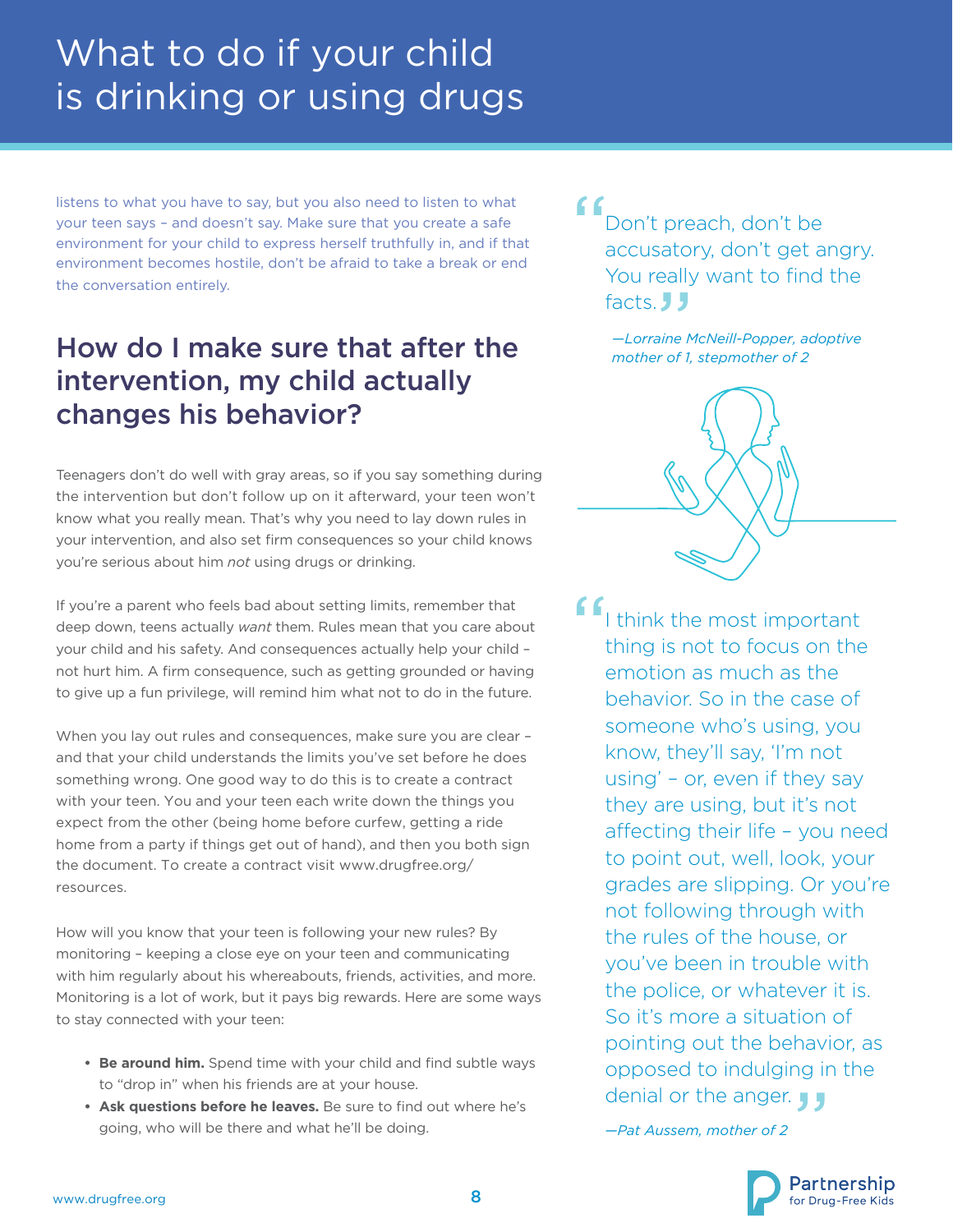- **• Check in.** Call him while he's out to say hello and remind him that you expect him to follow the rules you've established.
- **•** Ask questions when he gets home. Be sure to look him in the eye, smell his hair and ask him about his night to see if he is sober and telling the truth.
- **• Oversee your teen's activities.** It's important to know his whereabouts and who he's spending time with.
- **• Reach out to other parents in your community.** This way you can all keep an eye on one another's kids.

**Bottom line:** Just because your teen agrees to something during your intervention, it doesn't mean that he'll actually stop his bad behavior, which is why you need to set limits and firm consequences. No one wants to be a mean mom or dad, but the rules you set will keep your kid safe *and* show him that you're not kidding around when it comes to drugs or alcohol.

### What if the intervention makes me realize that my child needs outside help?

If your child's drug or alcohol use progresses, you may decide she needs more help and guidance than you personally can give her. This may be scary, but what many parents don't realize is that "outside help" doesn't necessarily come in the form of rehab. There are many people in your community who can serve as great resources for you and your teen – you just need to know who you can ask for support.

The following people can help your teen:

- **• School Counselor, Professional Therapist, Addiction Counselor** – can help your child pinpoint and discuss the underlying issues behind her drug or alcohol use.
- **• Pediatrician/Family Doctor**  can talk authoritatively about the risks of drugs and alcohol and their effects on the body (be sure to request this when you schedule the appointment so the doctor is prepared); can persuade your kid to quit using casually or to get help if the problem is more serious.
- **• Sports Coach**  can speak to your child about how her drug use negatively affects her body, her health, her performance, and her team as a whole.

" You might want to remind your teenager that they might be watched a little bit more closely, or monitored a little bit more closely, because things haven't gone as you had hoped.  $JJ$ 

> *—Dr. Ken Winters, Professor, Department of Psychiatry, University of Minnesota Medical School, and Senior Scientist, Treatment Research Institute in Philadelphia and father of 2*

**f**  $f_{\text{MV}$  kids will joke that the smaller the problem, the louder I yell. So if there are shoes by the back door, that's when I'm going to go bonkers, right? But if there's a serious problem, I'm going to respond always quietly because I know that the more serious our issues are the more it needs my thoughtful, considered, mature response.

*—Marybeth Hicks, mother of 4*



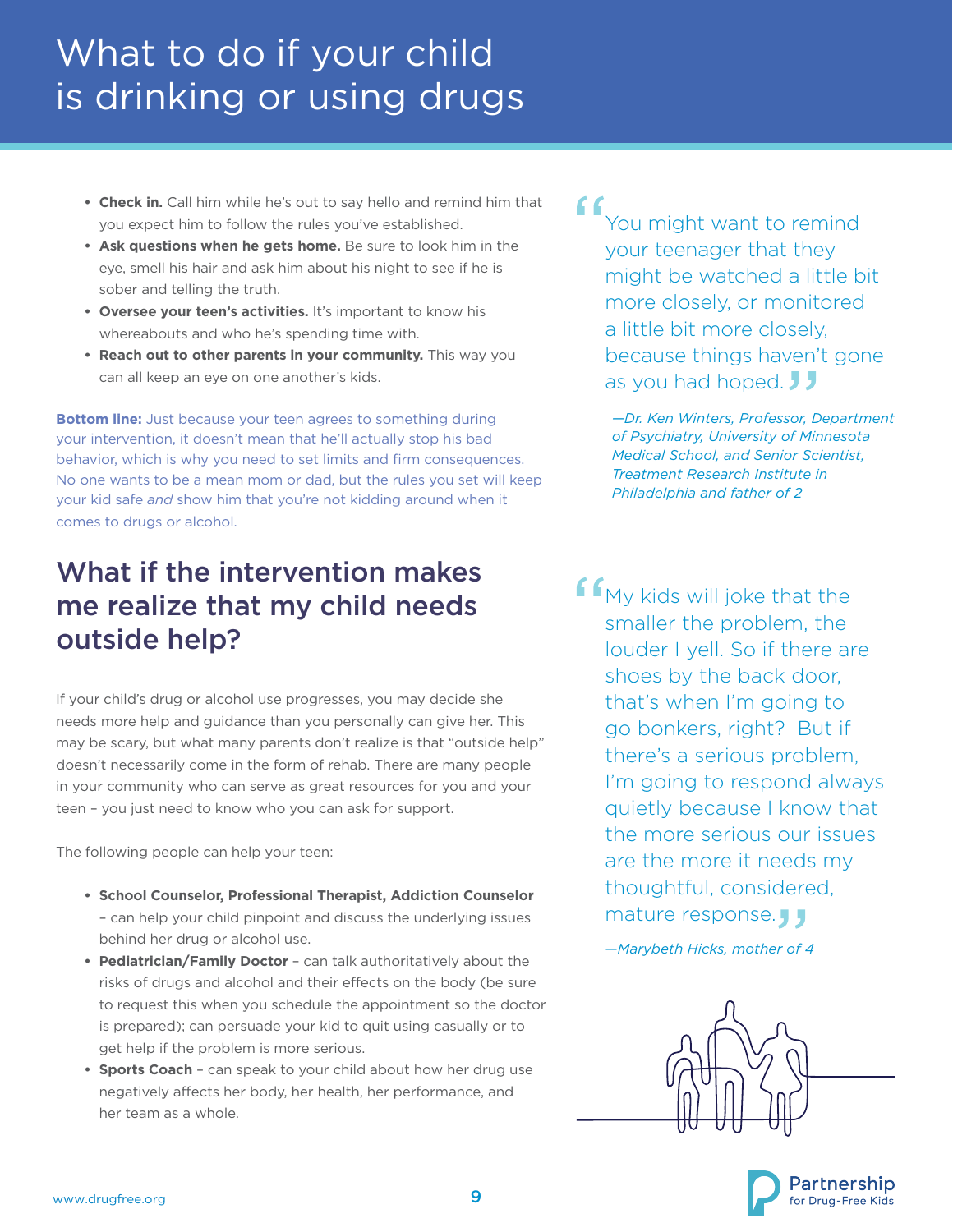**• Caring Adult (like a teacher, family friend, aunt, uncle or clergy member)** – may be able to lend the listening ear and shoulder to cry on that your child needs.

If your child's drug and/or alcohol use has started causing serious and recurring problems, it's probably time to start looking into intensive treatment programs. Both inpatient and outpatient programs provide the stability, education, discipline, and counseling adolescents need to get better. Finding the right treatment center for your teen takes a lot of work and research, but a good place to start is SAMHSA's Substance Abuse Treatment Facility Locator at *http:// findtreatment.samhsa.gov,* a government-sponsored treatment locator. Your pediatrician should also be able to recommend treatment in your area.

The most important thing to remember when looking for outside help – whether it's a treatment center or a close friend – is that drug or alcohol use in the family is nothing to be ashamed of. You may feel that there is a stigma surrounding substance abuse and addiction, but as a parent, you are responsible for keeping your child healthy and safe, no matter what others think or say. You are your child's biggest advocate, so never let embarrassment stand in the way of getting your teen the help she needs and deserves.

**Bottom line:** If your child needs outside help, there are plenty of people you can turn to who already have an established relationship with your child. If your child's drug use is out of control, you will need to start looking into getting treatment, and your family doctor and other people in your community can help you figure out where to start.



For a step-by-step guide for parents who suspect or know their teens are drinking or using drug, visit www.drugfree.org.

#### $66$ I didn't have the insight, at that point in time, to ask our therapist, who was excellent at treating teens with depression, whether he had any drug and alcohol counseling background. And he didn't. And so, if I were to do it over again, I probably would have changed therapists. JJ

*—Pat Aussem, mother of 2*

With addiction, the first thing we want to do is we want to hide it. We don't want anybody to know, we want to keep it a secret because it's shameful. To me it was shameful; I didn't want anybody to think badly about my son. I thought, 'Oh my God, what would they think of me if my son had become a drug addict?' So I postponed and I denied and I didn't see what was going on. And then, everything changes when a child becomes 18. If I had known what I know now, I would have put my son into rehab at the first signs that he was getting in trouble.

*—David Sheff, author and father of 3*